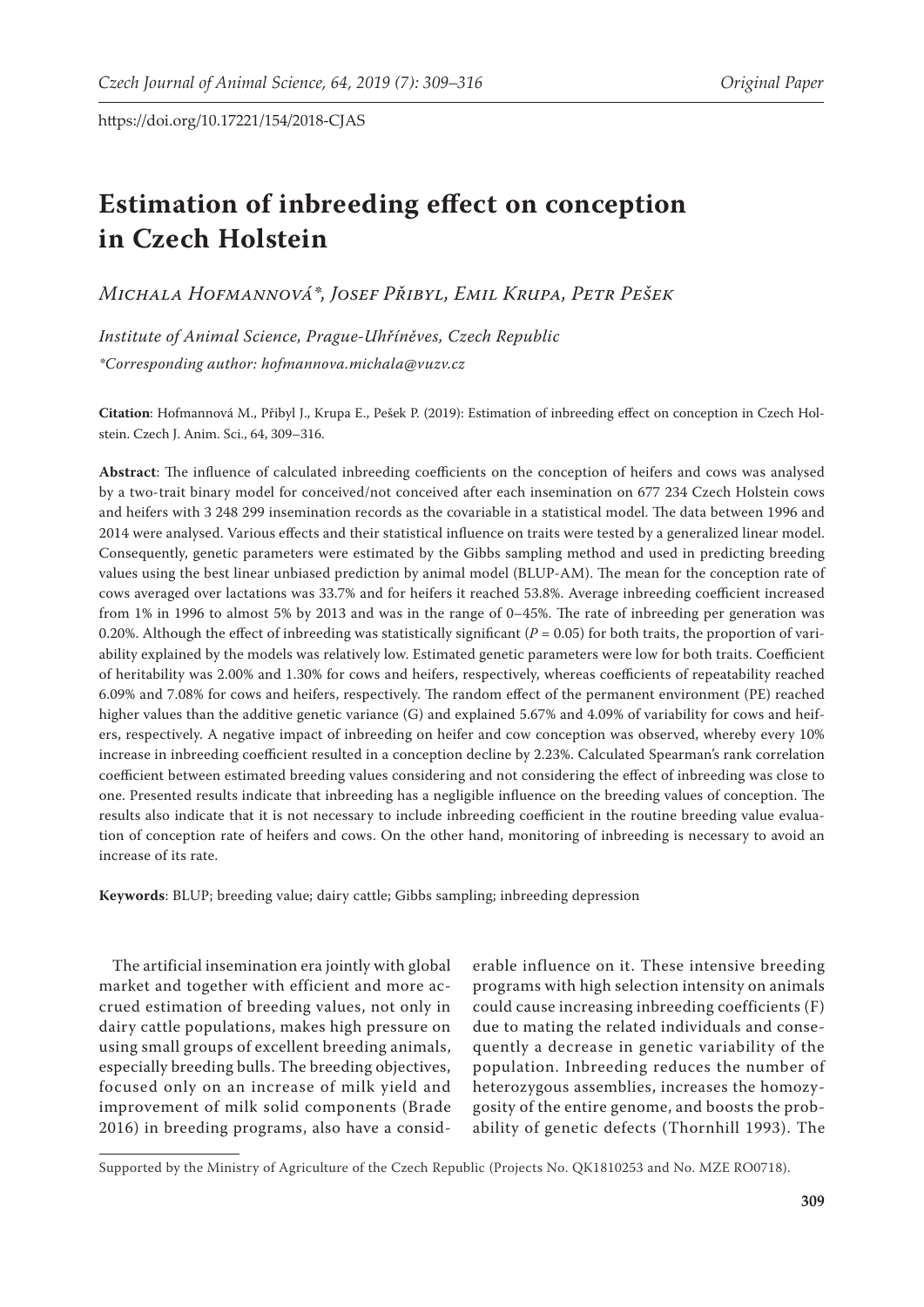frequent mating of related individuals could result in inbreeding depression as a measurable impact of F on traits. The inbreeding depression could negatively impress on all economically important production and reproductive traits (Sorensen et al. 2005; Zhang et al. 2015). Even though some authors concluded that F had a negligible impact on large populations, its effect is more evident in smaller local populations (du Toit et al. 2012).

As Bjelland et al. (2013) concluded, the negative impact of inbreeding depression on production traits (Thompson et al. 2000) as well as on reproduction or survivability trait (Mc Parland et al. 2007) has been well documented. For example, in Spanish dairy cattle Gonzales-Recio et al. (2007) revealed that the pregnancy rate decreased by 1.68% in cows with the F value between 6.25% and 12.5%. These authors also found that inbreeding depression had a greater effect in cows with F higher than 25%. Also Sorensen et al. (2005) stated that it is necessary to monitor inbreeding in dairy cattle which increases with selection intensity, when in the Holstein population in Denmark it rose from 0.74 to 1.03 within ten years and in the Danish Red breed even from 0.32 to 1.07.

Biotechnological manipulation of sperm and ovum (Kurykin et al. 2016) as well as of freezing techniques for semen and embryos (Dolezalova et al. 2016) are being tested to improve fertility.

The negative impact of F on maternal ability or on early embryo vitality was also reported. For example, Dezetter et al. (2015) found a relationship between declining fertility and inbreeding, egg and embryo quality (Luttgenau et al. 2016), and the onset of the luteal phase after egg release (Tenghe et al. 2016) could also be affected. Inbreeding could also influence fitness, mastitis and metritis according to Pinedo et al. (2016). Nevertheless, fertility traits are relatively lowly heritable (Jakubec et al. 2010) and therefore it is more difficult to select individuals so that the reproductive capacity of cows could thereby be improved (Weller and Ron 1992), it is also important to measure the influence of F on them. This claim is supported by some authors' opinion that the influence of inbreeding depression on lowly heritable traits is usually undervalued; even the decreasing reproductive measures due to selection for milk yield are currently the most common reason for removing cows from herds (Muller et al. 2017). Rokouei et al. (2010) detected a delete-

rious effect of inbreeding on milk yield (ranging from –18 to –27 kg of milk per 1% increase in inbreeding) whereas an impact on reproductive traits was negligible (except for calving interval and age at first calving).

The aims of the present study were to analyse inbreeding in the Czech Holstein population and to estimate inbreeding depression for conception rates of heifers and cows by using two-trait animal models. Assumptions were that inbreeding has a negative impact on analysed fertility traits and the inbreeding coefficient should be included in the routine system of breeding value estimation for the Czech Holstein population performed in the Czech Republic.

# **MATERIAL AND METHODS**

The input data covered information about conception and pedigrees collected by the Holstein Cattle Breeders Association of the Czech Republic and provided by Plemdat Ltd responsible for routine processing of breeding data.

Data obtained for all inseminations of heifers and cows born between 1996 and 2014 were analysed. Only purebred Holstein females were used. Each insemination was considered as an alternative binary trait of conceiving (conceived/not conceived) of heifers or cows. Females with calving interval longer than 500 days were omitted from analyses. Total number of herds in the evaluated data was 858. The herds that did not satisfy the minimum number of observations (10 per one herd) were also omitted. In total, 3 248 299 observations (2 399 143 from cows and 849 156 from heifers) for 677 234 cows and heifers were used in this study after data editing. The mean value for the number of observations per herd was 989 and 2796 for heifers and cows. On average, after data editing there were 1.67 and 4.93 conceptions for each heifer and cow, respectively.

The appropriate pedigree file contained all animals with data, their parents and all other available related animals. In total, the pedigree file included 1 235 982 individuals and was used for the calculation of all necessary genetic variability parameters. The quality and integrity of pedigree information were evaluated by maximum generations traced back, average equivalent complete generations, percentage of known ancestors and by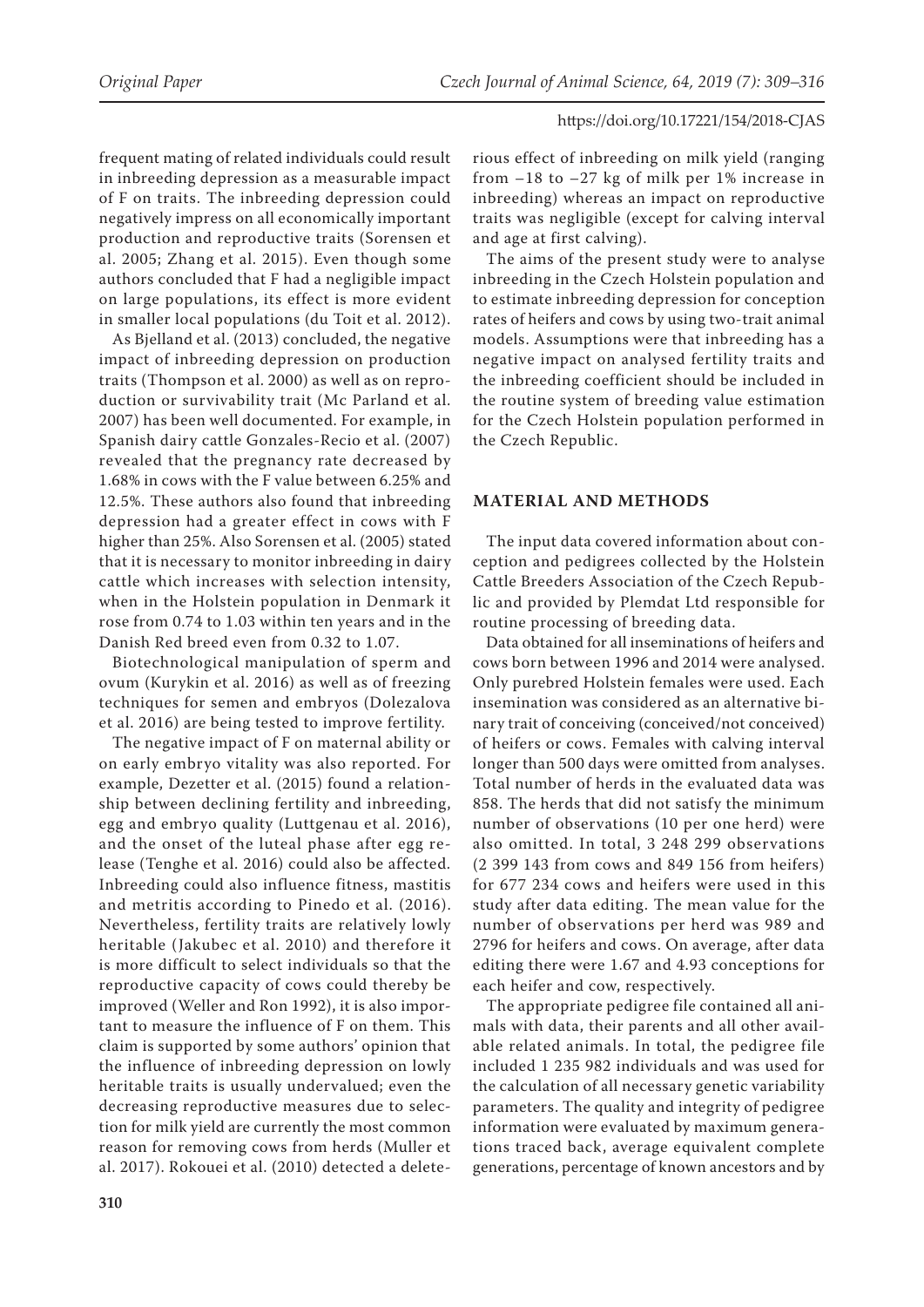the pedigree completeness index (PCI). Maximum generations traced back were assumed as the number of generations between an animal and its earliest ancestor. Average equivalent complete generations (i.e. number of generations in a comparable complete pedigree) were computed according to Maignel et al. (1996) using the formula:

$$
ceg = \frac{1}{N} \sum_{j=1}^{N} \sum_{i=1}^{n_j} \frac{1}{2^{g_j}}
$$

where:

- $N =$  number of animals in a reference population
- $n_i$  = total number of ancestors of animal *j* in the population under study
- $g_{ii}$  = number of generations between animal *j* and its ancestor *i*

The percentage of known ancestors was the relative expression of all known ancestors per generation. The pedigree completeness index was computed following the MacCluer et al. (1983) algorithm. This procedure summarised the proportion of known ancestors in each ascending generation. It quantifies the change in detecting inbreeding in the pedigree (Sorensen et al. 2005). The following equations were used:

$$
I_d = \frac{4I_{d-pat}I_{d-mat}}{I_{d-pat} + I_{d-mat}}
$$
  

$$
I_{d_k} = \frac{1}{d} \sum_{i=1}^{d} a_i \qquad k = pat, mat
$$

where:

 $k =$  maternal or sire line of an individual

 $a_i$  = proportion of known ancestors in generation *i* 

*d* = number of generations found

The values can vary between 0 and 1. If all ancestors are known,  $I_d = 1$ , if one of the parents is unknown,  $I_d = 0$ .

The software packages POPREP (Groeneveld et al. 2009) and PEDIG (Boichard 2002) were used for the calculation of the above-mentioned parameters. The inbreeding coefficients were calculated for all individuals using a procedure described by Colleau (2002) incorporated into the CFC software package (Sargolzaei et al. 2006).

First, the General Linear Model (GLM) procedure of SAS statistical package (Version 9.4, 2013) was applied to the data for studying the influence of factors affecting the investigated traits. Several statistical models were tested separately for cows

and heifers while including fixed effects in different combinations. Fixed effects in statistical models of evaluation were as follows: age at insemination in days, interval from calving to first insemination (insemination interval, only for cows), inbreeding coefficient and lactation number (only for cows). Additional information was included in order to create the following peer groups: (1) Herd, year and season of birth  $(HYS<sub>b</sub>)$ . The four seasons were defined here as spring (March–May), summer (June–August), autumn (September–November), and winter (December–February). (2) Herd, year and season of insemination ( $HYS<sub>i</sub>$ ). The season was defined here by each calendar month. (3) Insemination technician and year of insemination  $(TY_i)$ . (4) Sire and year of insemination (SY). In addition to these fixed effects, there were two random effects: genetic animal effect (G), and permanent environment of the female (PE). The effects of age at insemination, interval from calving to first insemination, and inbreeding coefficient were assumed as quadratic regression. After iterative rounds to remove groups with small numbers of observations, there were 28 172  $HYS<sub>b</sub>$ groups, 70 545  $HYS<sub>i</sub>$  groups, 4884 SY groups, and  $2083$  TY<sub>i</sub> groups. There were 4.8 records per each female on average.

In addition, two-trait models were used for the estimation of genetic parameters and components of variances and covariances by the Gibbs sampling method as it is incorporated into the GibbsF90 software (Misztal et al. 2002). In this study, Gibbs sampling counted 800 000 iterations. The average components of variance were taken from the last 130 000 iterations and were used as final covariance matrices.

The statistical model of BLUP evaluation in matrix notation can be written as follows:

$$
Y = \mathbf{X}b + \mathbf{Z}a + \mathbf{W}u + e
$$

where:

- *Y* = vector of observations of traits (conception in cows and in heifers)
- **X, Z, W** = known incidence matrices for the fixed effects, the random additive genetic animal effect, and the random permanent environmental effect of female
- $b$  = vector of fixed effects
- *a* = vector of random additive genetic animal effects
- *= vector of random permanent environmental* 
	- effects of female
- *e* = vector of residuals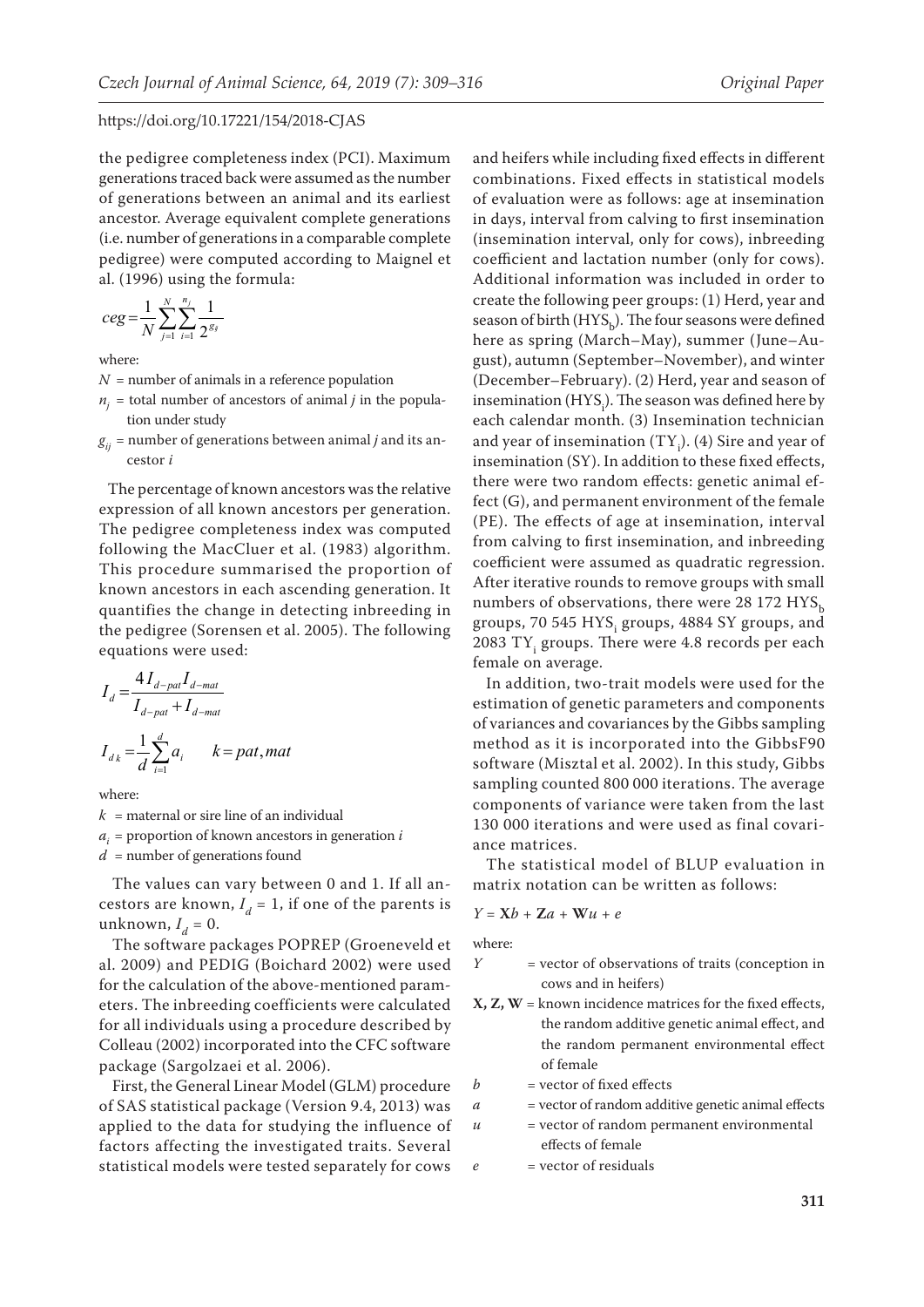Then, the BLUP-AM using the BlupF90 software (Misztal et al. 2014) was used to assess how the inclusion of the effect of inbreeding coefficient influenced the breeding value. The convergence criterion for the BLUP-AM was set at 10−17. The calculation was run for comparison with or without inbreeding coefficients. Spearman's rank correlation coefficient was used for the quantification of relationships between different types of breeding values and was calculated by the CORR procedure as it is implemented in the SAS statistical package (Version 9.4, 2013).

#### **RESULTS**

The data included females from the first to the 12<sup>th</sup> lactation, and the average was within the range of the third lactation. The oldest cow conceived for the last time at 5444 days. The mean insemination (conception) success rate was 33.7% for cows (averaged over lactations) and 53.8% for heifers. The average interval from calving to first insemination was 132 days.

To calculate inbreeding coefficients, 1 235 982 animals were included in the CFC program. Of these, 976 900 animals had known inbreeding coefficients. Among bulls, 23 094 sires had 1 203 688 known progenies. Among cows, 839 639 dams had 1 140 223 known progenies. The data included 25 423 founders with 32 435 progenies. Overall, 70 336 animals had unknown dams and 6871 animals had unknown sires. Both parents were known for 1 113 352 animals. There were 19 405 full-sib groups. Table 1 shows that most individuals (65.93%) had inbreeding coefficients between 0% and 5%, there was one cow with the inbreeding coefficient of 43.92%. Only 0.39% (4780 animals) had inbreeding coefficients exceeding 10%. The average inbreeding coefficient in 1996 was 1.3% and by 2013 it was almost 5%. This rising trend is illustrated in Figure 1.

Table 1. Distribution of animals based on inbreeding coefficient

| Indeeding coefficient Animals $n$ |         | Total     | (% )  |
|-----------------------------------|---------|-----------|-------|
| $0.10 < F \leq 0.45$              | 4 7 8 0 | 4.780     | 0.39  |
| $0.05 < F \leq 0.10$              | 157 228 | 162 008   | 12.72 |
| $0.00 < F \leq 0.05$              | 814892  | 976 900   | 65.93 |
| $0.00 \sim$ non-inbred            | 259 082 | 1 235 982 | 20.96 |



Figure 1. The increasing trend of average inbreeding coefficient per year

The accuracy and reliability of calculated inbreeding coefficients and subsequently the derived parameters depend to a large extent on the quality of the pedigree to be evaluated. The trend of the pedigree completeness index for the last six generations since 1985 is presented in Figure 2. In 1987, over 90% of all animals in the first generation had known ancestors, with slightly decreasing percentage in the next generations. The maximum number of generations of ancestors was 26 whereas the equivalent number of known generations reached 5.56 years.

Average equivalent complete generations (i.e. the number of generations in a comparable complete pedigree) were 10.28. Another important parameter of the population dynamics is expressed by the number of contributing founders to genetic variability of the breed. Within the evaluated population, 14 980 animals reported 100% of the total genetic variability. 75% of the genetic variability of the population was explained by 304 animals and half of the genetic variability was explained by 60 animals.

Table 2. Estimated proportions of variance for all random effects

| Variance component                             | Cows<br>(% ) | Heifers<br>(% ) | $R^2$ between<br>cows and<br>heifers |
|------------------------------------------------|--------------|-----------------|--------------------------------------|
| Residual variance                              | 93.92        | 92.92           | 0.76                                 |
| Variance of permanent<br>environment of animal | 4.09         | 5.70            | 0.24                                 |
| Genetic variance<br>(heritability)             | 1.99         | 1.30            | 0.56                                 |
| Repeatability                                  | 6.08         | 7.01            | 0.32                                 |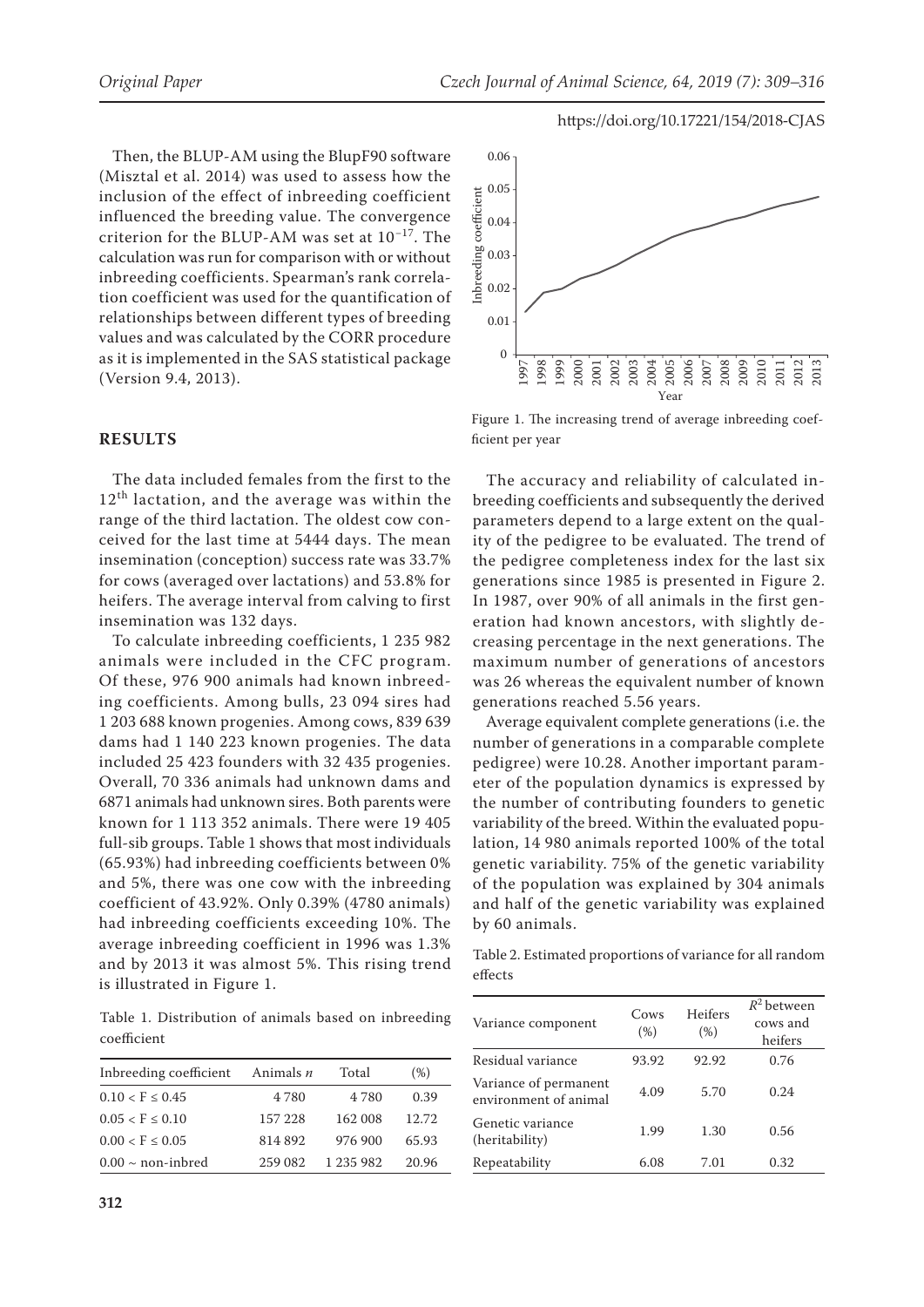

Figure 2. Trend of the pedigree completeness index since 1985 for the last six generations

The best model in GLM included effects of herdyear-season of birth, herd-year-season of insemination, insemination technician-year of insemination, age at insemination, insemination interval, sire-year of insemination, lactation number, and inbreeding coefficient explained 34% of the variance in conception for cows and 22% of the variance in conception for heifers. Even though the best model included all fixed effects, the two herd-year-season effects  $(\text{HYS}_{\text{b}}, \text{HYS}_{\text{i}})$  were the most important. These two effects explained 33% of the variance in pregnancy for cows and 20% of the variance in pregnancy for heifers. Adding the effect of inbreeding increased the explanation of variability in conception by a maximum of 0.01%. All fixed effects were statistically significant, with *P*-values < 0.00001.

From outputs from Gibbs sampling, Table 2 shows that heritability for cows was  $h^2 = 1.99\%$ with repeatability of 6.08% and for heifers  $h^2 =$ 1.30% with repeatability of 7.00%. PE was more important than G because it explained 4.09% of the variability for cows and 5.70% for heifers. Residual, genetic, and phenotype correlations between cows and heifers were intermediate. The correlations for PE between cows and heifers and their repeatability were low.

Although the input data were alternative traits – they had only two values (yes/no), the results of the effects were continuous variables showing nearly normal distributions. Table 3 presents standard

deviations for the original input data (ID) and then standard deviations for effects estimated by BLUP-AM. The largest standard deviations were for the two herd-year-season effects and the lowest variabilities were for PE and breeding value. PE and estimated breeding values (EBV) for heifers were less variable than were those for cows. This may be due to the lower values of genetic parameters and lower number of records on heifers than on cows.

Table 3. Standard deviations of original data, effects included in the best linear unbiased prediction by animal model (BLUP-AM) and predicted breeding values (in %)

| Effect                                           | n <sup>4</sup> |       | Cows (%) Heifers (%) |
|--------------------------------------------------|----------------|-------|----------------------|
| Original input data <sup>1</sup>                 | 3 248 299      | 47.28 | 49.86                |
| Herd-year-season of birth <sup>2</sup>           | 28 172         | 12.31 | 30.24                |
| Herd-year-season<br>of insemination <sup>2</sup> | 70 545         | 13.55 | 31.03                |
| Technician-year<br>of insemination <sup>2</sup>  | 2 0 8 3        | 9.12  | 18.11                |
| Lactation number <sup>2</sup>                    | 12             | 5.46  |                      |
| $Sire-year2$                                     | 4884           | 6.18  | 14.95                |
| Permanent environment <sup>2</sup>               | 677 234        | 3.06  | 2.91                 |
| Estimated breeding value <sup>3</sup> 1 223 658  |                | 4.98  | 2.40                 |

<sup>1</sup>standard deviation of data before estimation of genetic parameters, <sup>2</sup>standard deviation of effects included in BLUP-AM, <sup>3</sup> standard deviation of predicted breeding values, 4 number of observations/levels of fixed effects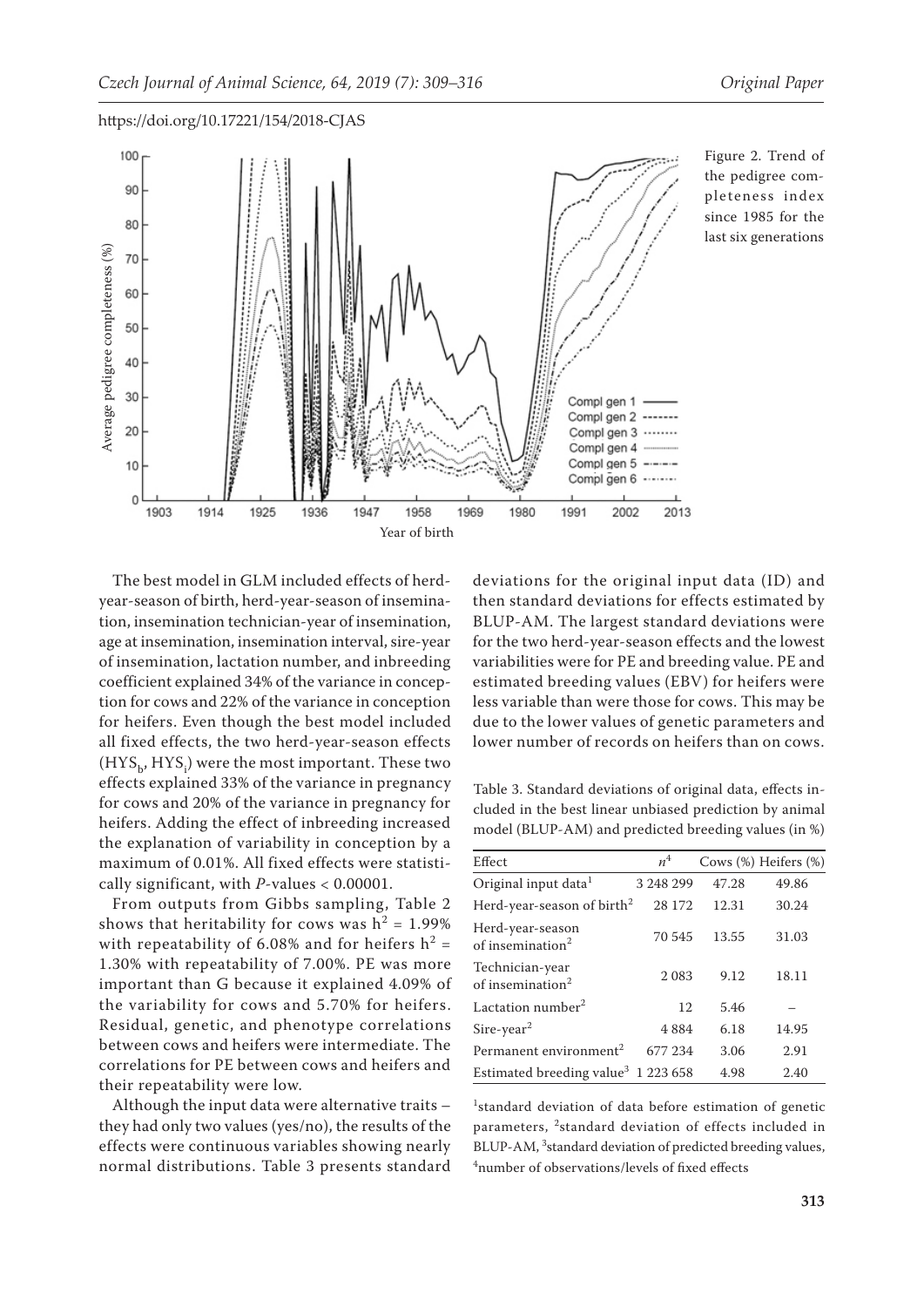| Cows                       | Mean    | Median  | Standard deviation | Minimum  | Maximum |
|----------------------------|---------|---------|--------------------|----------|---------|
| Cows without inbreeding    | $-7.23$ | $-8.06$ | 5.68               | $-35.21$ | 12.05   |
| Cows with inbreeding       | $-6.87$ | $-7.32$ | 4.98               | $-34.12$ | 11.05   |
| Heifers without inbreeding | $-2.75$ | $-2.60$ | 2.82               | $-24.44$ | 10.15   |
| Heifers with inbreeding    | $-2.38$ | $-1.98$ | 2.40               | $-23.30$ | 11.07   |

Table 4. Basic statistical characteristics of predicted breeding values for conception of cows and heifers (in %)

Using the BLUP calculation with the effect of inbreeding, two additional effects were included: linear and quadratic of regression terms. The average predicted breeding value was by 3.6 units higher when inbreeding was included than the average estimated breeding value without inclusion of inbreeding coefficient, as shown in Table 4. Because of a lower standard deviation, the variability of "inbred" breeding values was smaller.

In comparison with cows, heifers had higher average predicted breeding values with lower variances (Table 4). Like in cows, heifers also showed lower predicted breeding values with higher variability when inbreeding was not included in the model equation (Table 4). The correlation between inbreeding and non-inbreeding breeding values was 0.99 (the value was the same when computed only with individuals with higher inbreeding). Therefore, the inclusion of inbreeding in the model did not affect the prediction of breeding value. Even though no influence of inbreeding on breeding value was identified, the influence of inbreeding on conception was found (see Figure 3, produced from BLUP).

# **DISCUSSION**



Overall, the quality of the pedigree of the reference population is at a good level and it can be assumed

Figure 3. Evaluated negative influence of inbreeding on conception of cows

that the inbreeding coefficients are calculated with sufficient precision. The influence of the inbreeding level on conception and on breeding value prediction was derived from the following researches: inbreeding has been shown to have negative effects on the interval from calving to first insemination, days open (Bezdicek et al. 2007), calving interval (Rokouei et al. 2010), conception rate (Dezetter et al. 2015), as well as embryo quality, development and viability (Hinrichs et al. 2015). In addition to its occurrence in cattle, inbreeding is extremely prevalent also in horses (Szwaczkowski et al. 2016; Vostra-Vydrova et al. 2016) and inbreeding depression is known to occur in bird populations (Cecchi et al. 2016). In our study the negative influence of inbreeding on conception was confirmed (Figure 3), but the prediction of EBV was not affected. One of the reasons could be that EBV also includes the values of the relatives which might not be influenced by inbreeding depression. Results could also be influenced by the statistical model. For example, in the official national evaluation for the Czech Republic the quantity of milk in the first 100 days of lactation is included in the model. The effect of lactation (lactation number) was included in our model which partly cumulated the age of the animal with the quantity of milk and physiological stress of animals.

A certain shortcoming that could affect the results was the limited number of known generations of ancestors although all available data were used to calculate inbreeding coefficients. Inbreeding coefficients were calculated also for individuals without taking into account the possibility of unknown inbred ancestors, as described by Van-Raden (1992); it is possible that the coefficients of individual animals are not very accurate.

Despite an insignificant change in the prediction of breeding values, the negative influence of inbreeding on the reproductive capacity of females was demonstrated. The level of inbreeding depression was comparable with the standard deviation of breeding values.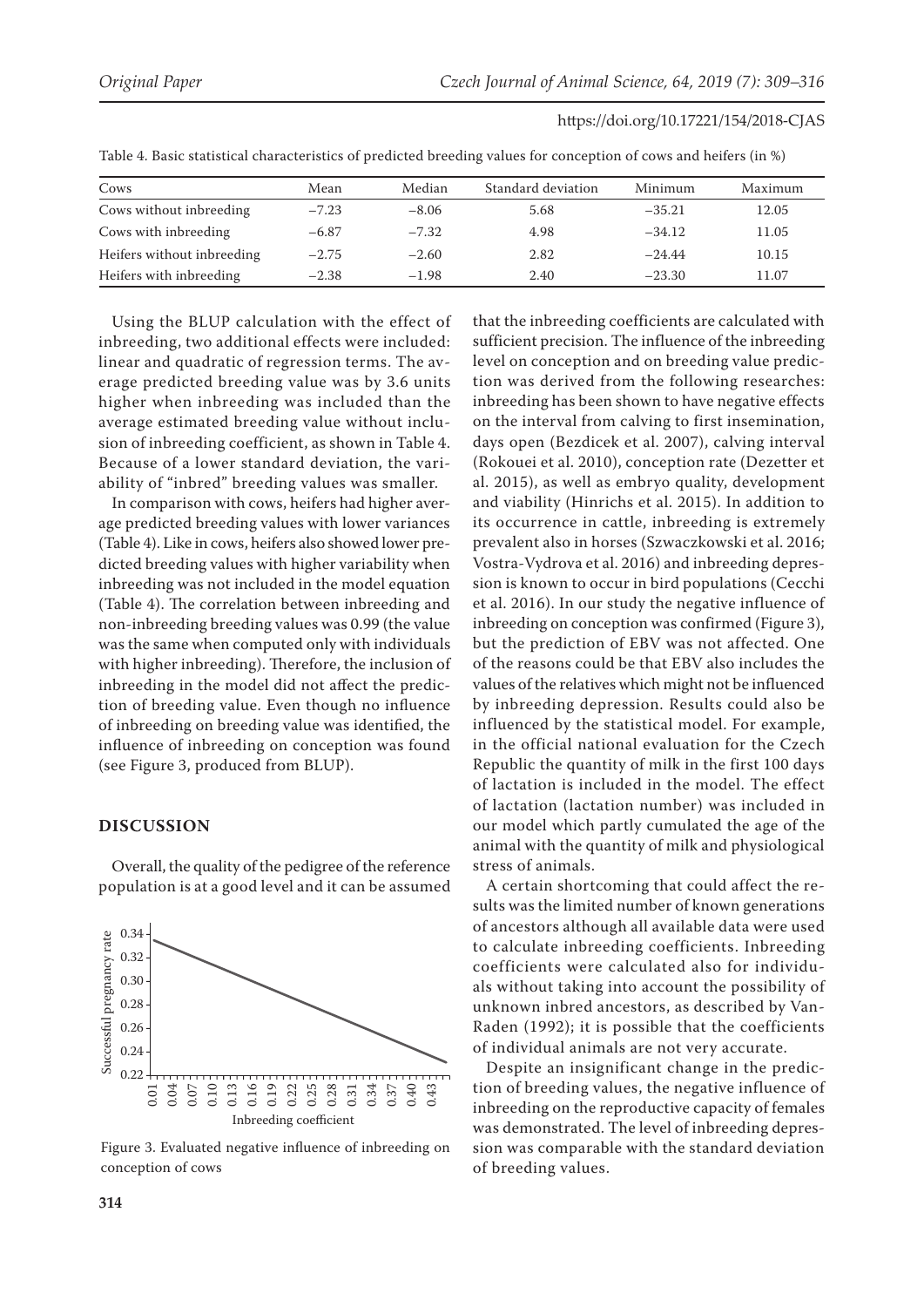The heritabilities for milk yield and conception explained by these model equations were low, relative to heritabilities used in routine evaluation (39.00% for milk yield, 4.40% for cow conception and 3.90% for heifer conception).

It would be appropriate in future studies either to include the inbreeding effect directly in the equation of the accredited animal breeding model or to determine the inbreeding coefficient for unknown individuals according to VanRaden (1992). An ideal approach would be to evaluate both inbreeding calculations (using 0 and average inbreeding coefficients for unknown ancestors) because in older generations with poorly known records the average values of inbreeding coefficients could be significantly distorted and overestimated. In addition to traditional calculations, it would also be useful to use genomic results when single nucleotide polymorphism (SNP) chips are available, as it is possible to estimate homozygous DNA segments with unambiguous precision using chips (Aliloo et al. 2017) and quantitative trait locus (QTL) sections were shown to positively affect reproductive characteristics in cows (Muller et al. 2017).

The influence of the negative energy balance could also be included in the breeding value prediction (Brade 2016). Furthermore, it would be appropriate to take into account the quality of eggs and embryos (Hinrichs et al. 2015) and the onset of the luteal phase after egg release (Tenghe et al. 2016).

### **CONCLUSION**

The inbreeding coefficient need not necessarily be included in the calculations used in predicting breeding value for the conception of the Czech Holstein population because the estimated breeding values are the same regardless of the inbreeding inclusion. Inbreeding does not influence the prediction because the estimated breeding value considers information also from the relatives. However, the inbreeding coefficient should be taken into account in the mating plan, because inbreeding negatively affects not only reproductive traits, which was documented here, but also productive traits such as milk yield or percentage of milk components. In addition to including traditional records, it is appropriate to link phenotypic indicators with genomic information on heterosis and recombination and to take these into account

when estimating breeding values for conception in dairy cattle. In addition to the influence of inbreeding on conception, a significant influence of PE was also proved. Because the effect of cow's PE is more important than G, PE should be included in the model equation for dairy cattle conception. We can better focus on the improvement of the environment but it is also necessary to improve the genetic trend which is currently negative.

*Acknowledgement*. We thank the Holstein Cattle Breeders Association of the Czech Republic for the systematic data recording and Plemdat for providing the data.

#### **REFERENCES**

- Aliloo H., Pryce J.E., Gonzalez-Recio O., Cocks B.G., Goddard M.E., Hayes B.J. (2017): Including nonadditive genetic effects in mating programs to maximize dairy farm profitability. Journal of Dairy Science, 100, 1203–1222.
- Bezdicek J., Subrt J., Filipcik R., Bjelka M., Dufek A. (2007): The effect of inbreeding on service period and pregnancy length in Holsteins and Czech Flecviehs after the first calving. Archiv für Tierzucht, 50, 455–463.
- Bjelland D.W., Weigel K.A., Vukasinovic N., Nkrumah J.D. (2013): Evaluation of inbreeding depression in Holstein cattle using whole-genome SNP markers and alternative measures of genomic inbreeding. Journal of Dairy Science, 96, 4697–4706.
- Boichard D. (2002): Pedig: A Fortran package for pedigree analysis suited to large population. In:  $7^{\rm th}$  World Congress on Genetics Applied to Livestock Production, Montpellier, France, 525–528.
- Brade W. (2016): Do we need specialized breeding objectives for different production systems in German Holsteins? Tieraerztliche Umschau, 71, 454–465.
- Cecchi F., Giacolane G., Paci G. (2016): Inbreeding depression in Lizard canary breed estimated by pedigree analysis. Czech Journal of Animal Science, 61, 15–21.
- Colleau J.J. (2002): An indirect approach to the extensive calculation of relationship coefficients. Genetics Selection Evolution, 34, 409–421.
- Dezetter C, Leclerc H, Mattalia S, Barbat A, Boichard D., Durocq V. (2015): Inbreeding and crossbreeding parameters for production and fertility traits in Holstein, Montbéliarde, and Normande cows. Journal of Dairy Science, 98, 4904–4913.
- Dolezalova M., Stadnik L., Biniova Z., Duchacek J., Stupka R. (2016): Equilibration and freezing interactions af-